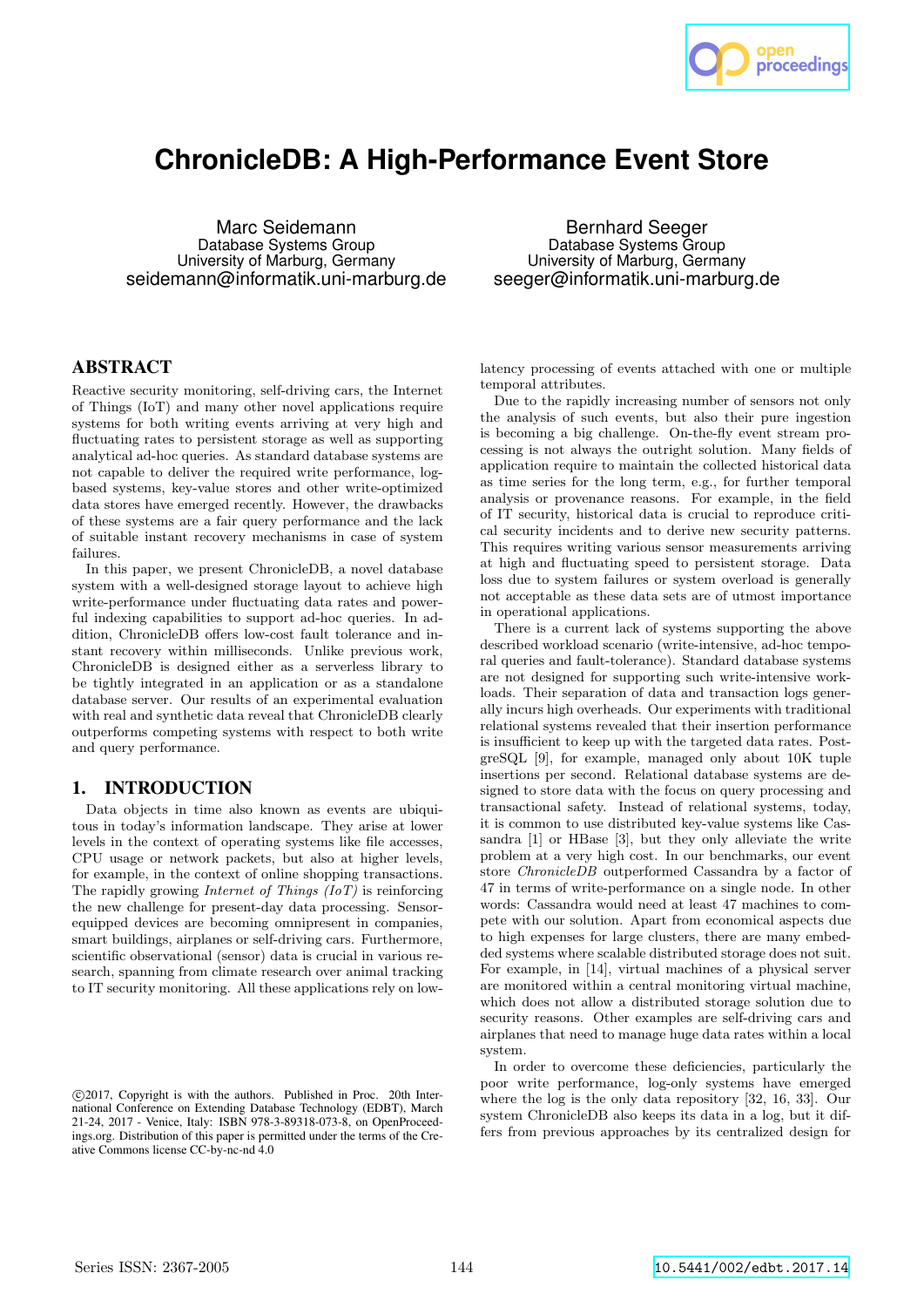high volume event streams. Because there are often only modest changes in event streams, ChronicleDB exploits the great potential of their lossless compression to boost write and read performance beyond that of previous log-only approaches. This also requires the design of a novel storage layout to achieve fault tolerance and near-instant recovery within milliseconds in case of a system failure. In addition to lightweight temporal indexing, ChronicleDB offers adaptive indexing support to significantly speed-up non-temporal queries on its log. ChronicleDB can either be plugged into applications as a library or run as a centralized system without the necessity to use the common distributed storage stack. In summary, we make the following contributions:

- We propose an efficient and robust storage layout for compressed data with fault tolerance and instant recovery.
- ChronicleDB offers an adaptive indexing technique compromising both lightweight temporal indexing as well as full secondary indexing to speed-up queries on non-temporal dimensions.
- In order to support out-of-order arrival of events, we developed a hybrid logging approach between our log storage and traditional logging.
- We compare the performance of ChronicleDB with commercial, open-source and academic systems in our experiments using real event data.

The remainder of this paper is structured as follows: Section 2 discusses related work and proposes related solutions. In Section 3, we give a brief overview of the system architecture. Section 4 addresses ChronicleDB's storage layout, Section 5 discusses its indexing approach. Recovery issues are examined in Section 6. In Section 7, we evaluate our system experimentally and Section 8 concludes the paper.

## 2. RELATED WORK

Our discussion of related work is structured as follows. At first, we present data stores relating to ChronicleDB. Then, we discuss previous work referring to our indexing techniques.

Data Stores The domain of ChronicleDB partly relates to different types of storage systems, including data warehouse, event log processing as well as temporal database systems.

One of the first solutions explicitly addressing event data is DataDepot [20]. DataDepot is a data warehouse for streaming data, running on top of a relational system. Hence, DataDepot achieves a throughput of only about 10 MiB/s. Tidalrace [22], the successor of DataDepot, pursues a distributed storage approach and reaches data rates of up to 500.000 records per second, which still does not compete with ChronicleDB running on a single machine.  $DataGaraqe$  [25] is a data warehouse designed for managing performance data on commodity servers which consists of several relational databases stored on a distributed file system. Similar to ChronicleDB, DataGarage addresses aggregation and deletion of outdated events. However, Data-Garage is by design a scalable distributed system that is not designed to run as a library tightly integrated in the application code. In addition, DataGarage does not address high ingestion rates.

The most popular NoSQL systems in the context of storing events are Cassandra [1] and HBase [3]. As shown in our experimental section, ChronicleDB clearly outperforms Cassandra when running on a central system.

A representative for log storage systems is LogBase [32], which is also applied for event log processing. In contrast to our approach, LogBase is designed as a general-purpose database, also applicable for media data like photos. Log-Base is based on HDFS [2] and simply writes data to logs. The authors use an index similar to  $B^{link}$ -trees, augmented with compound keys (key, timestamp) to index the data in an in-memory multi-version index.

 $LogKV$  [16] utilizes distributed key-value stores to process event log files. In fact, Cassandra [1] was used as underlying key-value store. In experiments, the authors achieved a throughput of 28K events/s ingestion bandwidth per worker node, each consisting of an Intel Xeon X5675 system with 96GB memory and a 7200rpm SAS drive, connected via a 1GB/s network. In comparison to ChronicleDB, the ingestion rate is lower by about a factor of 100.

The third class of storage solutions ChronicleDB partly relates to is that of time series databases. A representative of this class is tsdb [18]. Similar to our approach, the authors use a LZ compression for loss-less data compression. In contrast to our approach, time series databases (including tsdb) usually assume that data arrives at every tick.

Gorilla [29] proposes a main-memory time series system on top of HBase with support for ad-hoc query processing. The authors propose a compression technique for uni-variate events of continuous event data.

OpenTSDB [8] and KairosDB [6] are time series database systems on top of HBase and Cassandra. Thus, they have the same deficiencies as their underlying systems.

The mostly related storage system is  $InfluxDB$  [5], a new open-source time series database solution. As will be discussed in our experimental section, the performance and functionality of InfluxDB on a central system are inferior to ChronicleDB.

Indexing Aggregation in the context of temporal databases has been extensively investigated before in the database community. Widom et al. [34] proposed the SBtree for partial temporal aggregates. The SB-tree shares some common characteristics with our indexing approach TAB<sup>+</sup>-tree. But unlike our approach, a SB-tree only maintains the aggregates for a certain attribute.

More recent research concentrates on observational data and event data. The recently proposed CR-index by Wang et al. [33] is based on LogBase [32] and also utilizes temporal correlation of data. It maintains a separate index per attribute on its minimum/maximum intervals within data blocks. But instead of creating a separate index for each attribute, ChronicleDB keeps all secondary information within a single index. The cost for writing events is lower when the event is written once. In addition, queries on multiple attributes do not need to access multiple indexes.

# 3. SYSTEM ARCHITECTURE

This section introduces the general architecture of ChronicleDB. At first, we present our requirements on the system. Afterwards, its main components are introduced. Finally, we discuss the main features of ChronicleDB and its fundamental design principles.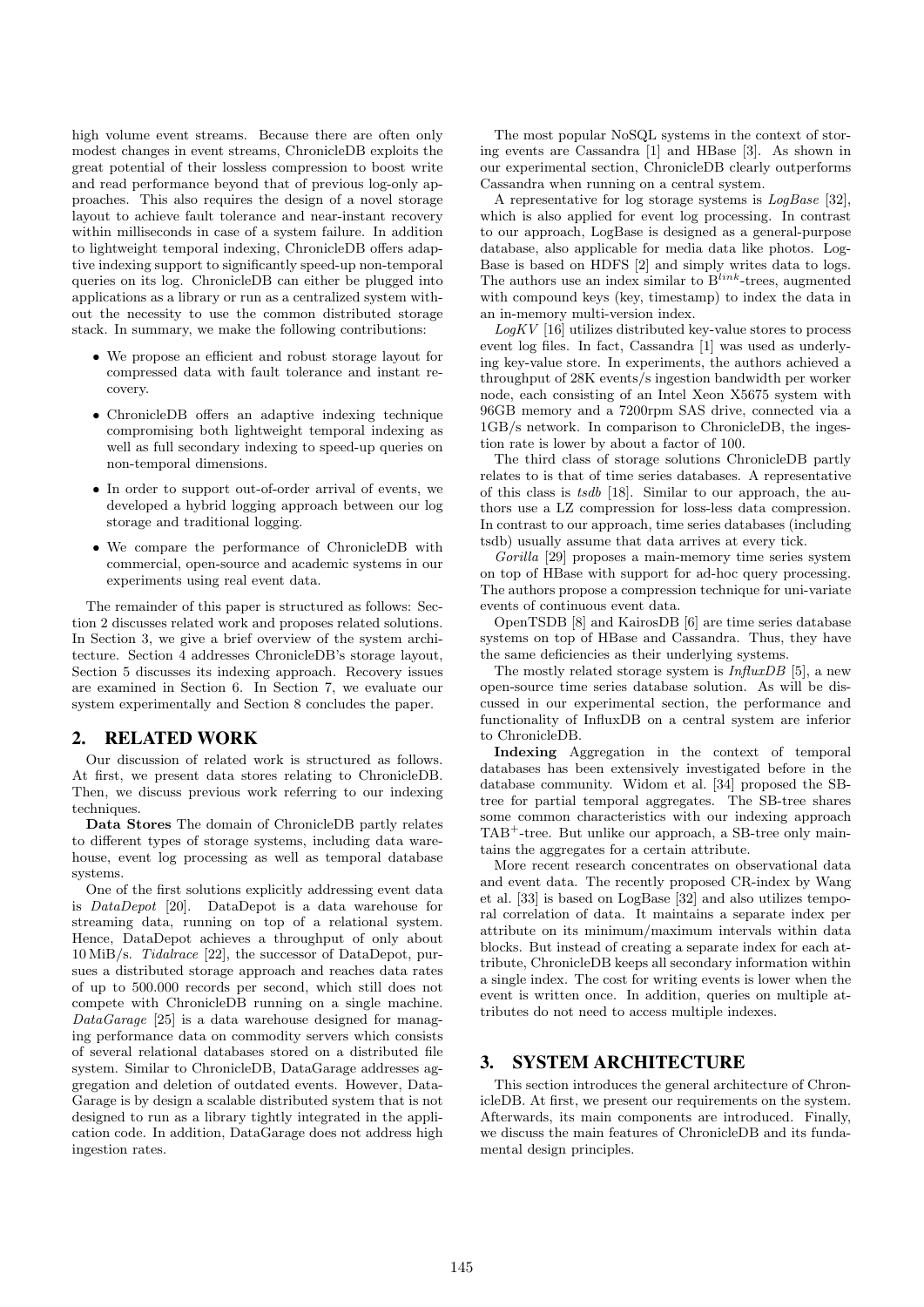

Figure 1: Layers of the ChronicleDB architecture.

## 3.1 Requirements

ChronicleDB aims at supporting temporal-relational events, which consist of a timestamp  $t$  and several nontemporal, primitive attributes  $a_i$ . So, sequences of events (streams) can be considered as multi-variate time series, but with non-equidistant timestamps. Timestamps can either refer to system time (when the event occurred at the system) or application time (when the event occurred in the application). The latter is more meaningful to temporal queries on the application level and thus our goal is to maintain a physical order on application time. **Each of the event of the event in the event in the event in the event in the event in the event in the event in the event in the event in the event in the event in the event in the event in the event in the event in the** 

Our main objective is fast writing in order to keep-up with high and fluctuating event rates. ChronicleDB should be as economical as possible in order to store data for the long-term, i.e., months or years. Therefore, we aimed at a centralized storage system for cheap disks running as an embedded storage solution within a system (e.g., a self-driving car).

Generally, we assume events to arrive chronologically. Events are inserted into the system once and are (possibly) deleted once. In the mean time, there are no updates on an event. However, we also want to support occasional out-of-order insertions as they typically occur in event-based applications [13]. They can happen, e.g., if sensors are sending their events in batches based on asynchronous clocks or simply due to communication problems.

The most important types of queries the system has to support are *time travel queries* and *temporal aggregation* queries. Time travel queries allow requests for specific points and ranges in time, e.g., all ssh login attempts within the last hour. Temporal aggregation queries give a comprehensive overview of the data, e.g., the average number of ssh logins for each day of the week during the last three months. In addition, the system should efficiently support queries on non-temporal attributes, e.g., alls ssh logins within the last day from a certain IP range.

## 3.2 Architecture Overview

Figure 1 depicts a high level view of ChronicleDB's architecture. In this paper, we focus on the lower layer, i.e., the storage engine and the indexing capabilities of ChronicleDB. Nevertheless, we also give a short description of the other layers, which will be discussed in more detail in future work.

The storage engine of ChronicleDB logically consists of three components: event queues, workers and disks. Basically, *event queues* have two functions. Primarily, they decouple the ingestion of events from further processing. As a side effect, they also compensate chronologically out-oforder event insertion. The workers are responsible for writing data to disks and therefore reside in their own threads.



Figure 2: Example of a ChronicleDB topology.

queues, as long as they are non-empty. All events of a stream are separately stored on one of the worker's dedicated disks.

The architecture of ChronicleDB is sufficiently flexible to take into account workload characteristics as well as the available system resources. The task of the load scheduler is to determine the configuration settings. Figure 2 shows an exemplary topology for seven streams, three workers and two disks.

# 3.3 Design Principles & System Features

In ChronicleDB, the major design principle is: the log is the database. We avoid costly additional logging as the considered append-only scenario does not cause costly random I/Os and therefore does not incur buffering strategies with no-force writes. Only in case of out-of-order arrival of events, we have to deviate from this paradigm as we want to keep the data ordered with respect to application time.

ChronicleDB is implemented in Java and is integrated into the JEPC event processing platform [21]. It supports an embedded as well as a network mode. ChronicleDB offers a high-performance storage solution for event data while supporting load-adaptive indexing and efficient removal of outdated events.

To improve storage utilization as well as write performance, ChronicleDB makes use of (lossless) compression. The main objective is write-optimization, thus we focused on fast compression with reasonable compression rate. Hence, we chose LZ4 [7] as compression algorithm, but any other would be possible.

For data access, the query engine of ChronicleDB supports an SQL-like query language. Additionally, queries can also be processed via a Java API.

# 4. STORAGE LAYOUT

This section presents the storage layout of ChronicleDB. At first, Section 4.1 describes the problem statement. Section 4.2 introduces the components of the storage layout. Finally, we present the overall layout.

## 4.1 Problem Statement

The main objective of the storage layout was to support both full sequential write performance and full sequential read performance. Furthermore, we aimed for reasonable performance for random reads and fast recovery support in case of system failures. The challenge was to support these requirements with compressed, i.e., variable-sized data.

We decided to use blocks as compression unit, see Section 4.2.1. Na¨ıvly, the physical offset within a file could be used as identifier (ID) for block addressing. In case of fixed block sizes, the position of a block could be easily computed. But due to compression, blocks are of variable size. So, the final physical offset cannot be computed in advance, which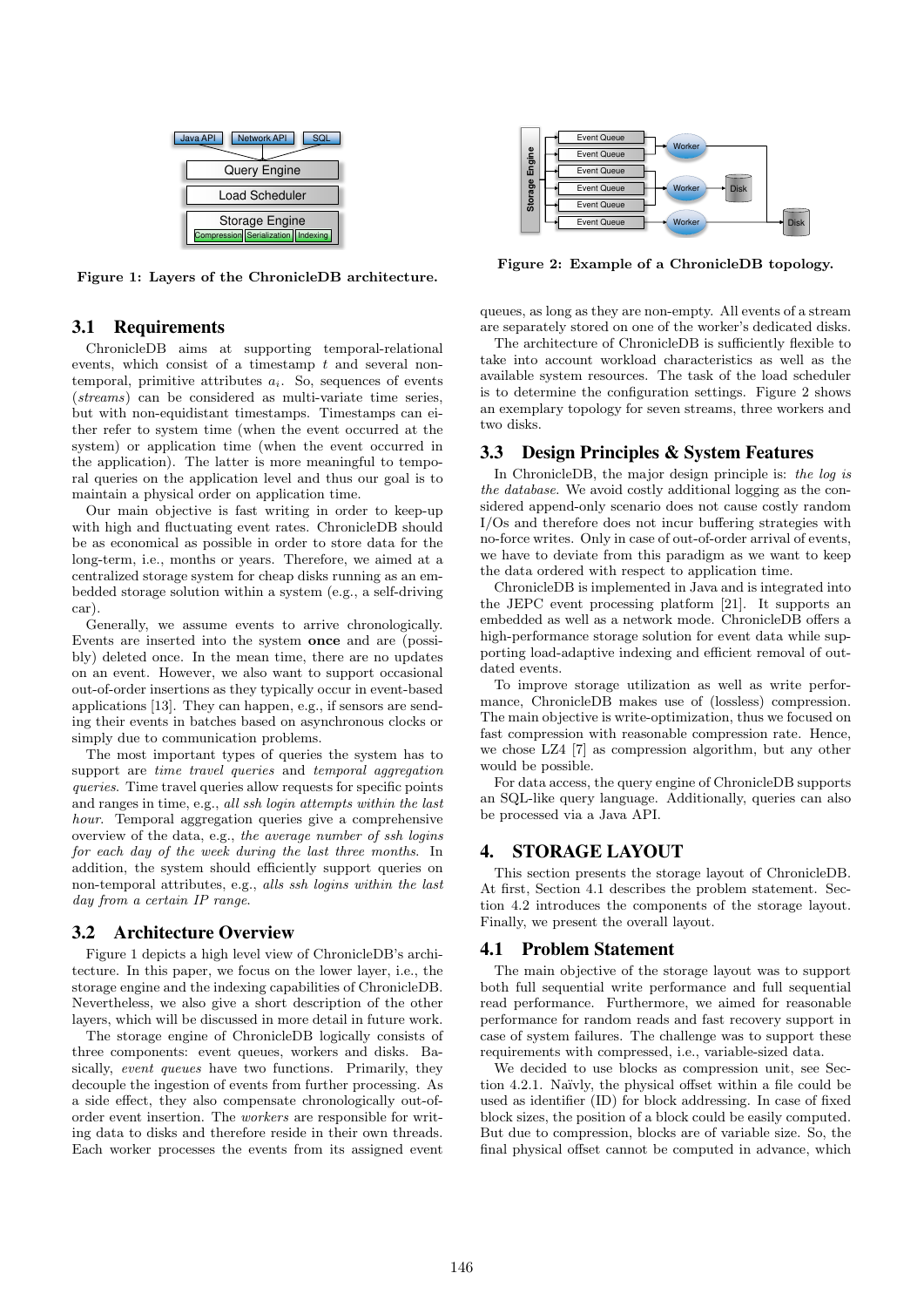also causes a rethink of the indexing architecture, see Section 5.2 and 5.3.

Therefore, a smart address mapping was required while offering low storage overhead. To the best of our knowledge, there is no existing solution that satisfies these requirements. For example, TokuFS [19] proposes a compressed file system for micro data, but only reaches about 35% of sequential disk speed in the presented experiments. So, we developed a novel storage layout that meets our requirements while offering fast recovery.

#### 4.2 Components

The management of compressed blocks is closely related to that of variable-length records in database systems. They usually manage variable-length records in blocks of fixed size and maintain pointers to the different records within the block. To solve the problem of addressing variablesized blocks, we adopt this approach. We introduce logical IDs (representing virtual addresses) and an abstraction layer that maps logical IDs to physical addresses. While this solution is quite obvious, the challenging aspect is the storage of the mapping. A straight-forward approach would be to store the physical mapping information *logical*  $IDs \rightarrow phys$ ical addresses separately. Unfortunately, this incurs random writes and therefore results in a significant performance loss, as we will show in our experimental evaluation. Thus, we decided to store the mapping information interleaved with the data.

#### *4.2.1 Blocks*

The smallest operational unit of the proposed storage layout is a logical block (L-block). Because we utilize disks as primary storage, we align the L-block size at the size of a physical disk block. Each L-block has to be separately accessible via a unique ID. This is why we chose L-blocks as unit for compression. While L-blocks are of fixed size, the size of a compressed block (in the remainder of the paper denoted as C-block) depends on its individual compression ratio and therefore, C-blocks are of variable size.

In terms of compression, the optimal physical data storage layout would be a column layout. In terms of write performance, a row layout is superior. We optimized our storage layout for better compression rates utilizing a hybrid approach. ChronicleDB stores relational events in a columnbased fashion only within a single L-block, similar to the PAX layout [12]. Thus, all data belonging to the same row is organized within the same L-block. At the same time, the column-based ordering of the data within a L-block groups values that are expected to be very similar, which allows better compression.

#### *4.2.2 Macro Blocks*

C-blocks are managed in groups of blocks, denoted as macro blocks, with a fixed physical size. Nevertheless, the number of C-blocks contained in a macro block varies, depending on the compression rate of the corresponding Lblocks. Macro blocks provide the smallest granularity for physical writes to disk. The size of the macro block has to be a multiple of the L-block size. We impose this constraint for recovery purposes, as will be discussed in detail in Section 6.

Each macro block stores the number of C-blocks it contains as well as the size of each C-block. If a C-block does

not completely fit into the current macro block, the C-block is split and the overflow is written to a new macro block. So, macro blocks are dense by default. However, out-oforder events cause updates on C-blocks. In case of dense blocks such updates result in costly macro block overflows. In order to avoid these cost, we reserve a certain amount of spare space for updates in macro blocks. Section 5.7 provides more details on spare space in blocks. Figure 3 shows the layout of a macro block.

#### *4.2.3 Translation Lookaside Buffer*

Translation of virtual to physical memory addresses is a fundamental task in computer systems, typically conducted in hardware in the memory management unit (MMU).

In ChronicleDB, we followed a similar approach, but used a software-based translation lookaside buffer (TLB). In ChronicleDB, a virtual address is the ID of an L-block. The physical address is the position of the corresponding C-block in the storage layout. The physical address of a C-block c is represented by a tuple  $(m b_c, p_c)$ , consisting of the position of the corresponding macro block  $mb_c$  and the offset  $p_c$  within  $mb_c$ .

The IDs of L-blocks are simply consecutive numbers. Hence, the TLB only has to store the physical addresses, while the virtual addresses are implicitly given by the position. This TLB structure is related to the  $CSB^+$ -tree [31], which also uses implicit child pointers to improve the cache behavior of the  $B^+$ -tree.

The mapping information for recent blocks is kept in memory. Though, to support fast recovery, we have to write parts of the mapping information frequently to disk. Therefore, TLB entries are also managed in blocks, denoted as TLBblocks. The size of a TLB-block is equal to the size of an L-block. If a TLB-block is filled, it is written to disk. Each TLB-block contains the same amount of entries. E.g., for an L-block size of 8 KiB and 64 bit address size, a TLB-block can contain up to 1020 entries (considering meta data). To support a large address space, we organize TLB-blocks hierarchically in a tree. The resulting TLB tree does not require explicit routing information for address lookup.

Algorithm 1 outlines the address lookup. It starts at the root of the TLB tree, which is always and solely kept in memory. Thanks to the consecutive ID numbering, the index of the corresponding child entry can be easily calculated as well as the associated address. This address is used to load the child block from disk. The algorithm proceeds with the next levels until a leaf node is reached and the final C-block address can be looked up. To speed up address translation, we use a write buffer for each level of the TLB. Furthermore, at least the index levels of the TLB are kept in memory to improve read performance. This should be possible as the size of the TLB index (without the leaf level) is  $N/b^2$  for N C-blocks and L-block size b.

## 4.3 Overall Layout

The storage layout is designed to avoid random I/Os. Therefore, macro blocks and TLB-blocks are stored interleaved.

In a first possible solution, from the query processing perspective, a TLB-block with  $k$  mapping entries should ideally address its  $k$  succeeding C-blocks. Unfortunately, this requires either to buffer these  $k$  blocks with the risk of data loss in case of a system failure, or to perform a random I/O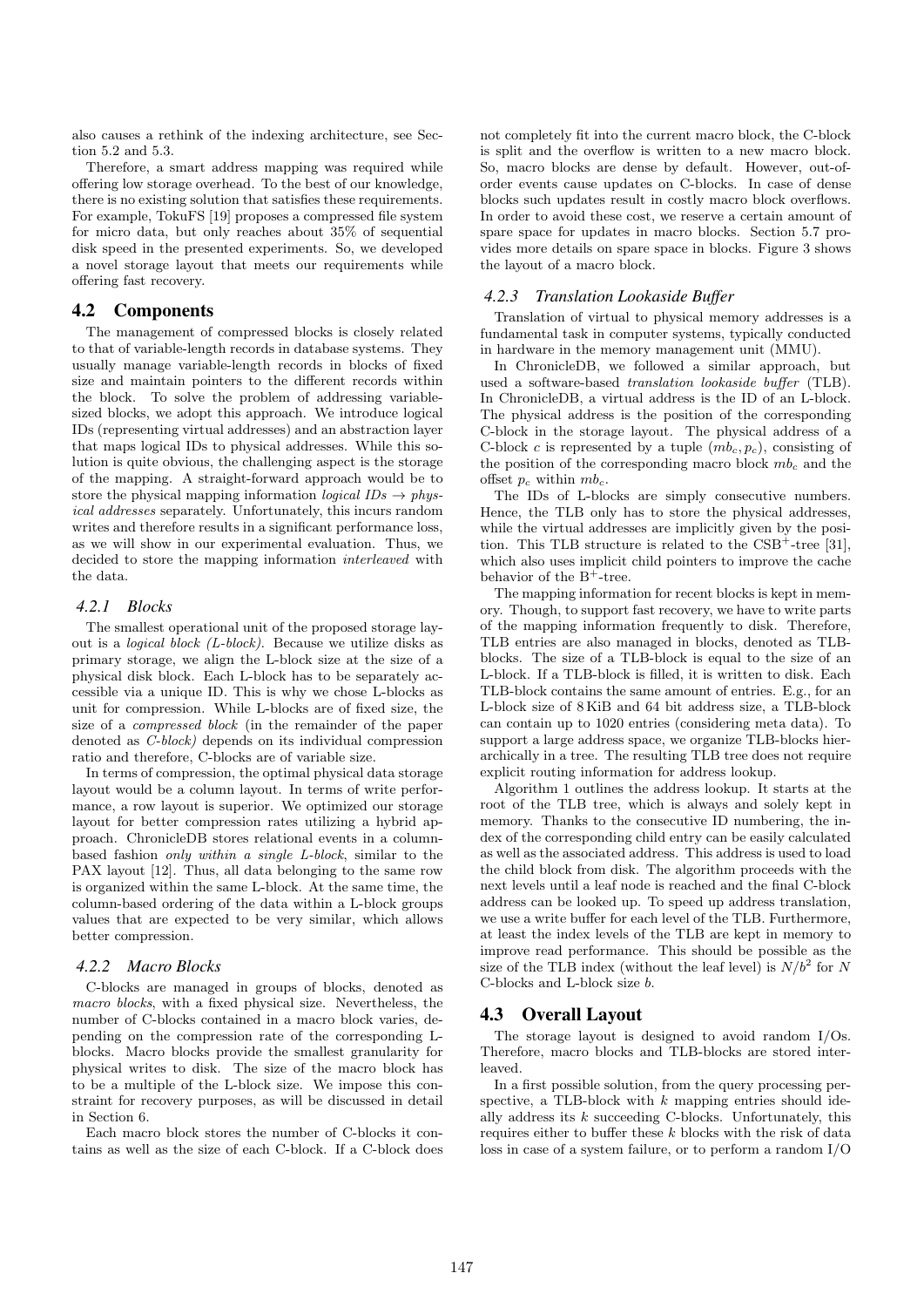| <b>Algorithm 1:</b> TLB-block Address Lookup |  |  |  |
|----------------------------------------------|--|--|--|
|----------------------------------------------|--|--|--|

| <b>Input</b> : ID id of the requested block, entries per                                                                                                    |  |  |  |
|-------------------------------------------------------------------------------------------------------------------------------------------------------------|--|--|--|
| TLB-block b and TLB height l                                                                                                                                |  |  |  |
| <b>Output:</b> The physical address of the C-block                                                                                                          |  |  |  |
| $index \leftarrow \left  \frac{id}{b^l} \right  \mod b;$                                                                                                    |  |  |  |
| for $i = l - 1$ to 1 do                                                                                                                                     |  |  |  |
| $address \leftarrow TLB_{i+1}[index];$                                                                                                                      |  |  |  |
| load $TLB_i$ from <i>address</i> ;                                                                                                                          |  |  |  |
| $\left[\begin{array}{c} \overline{\phantom{aa}} \\ \overline{\phantom{aa}} \\ \overline{\phantom{aa}} \end{array} \right] \overline{\phantom{aa}} \bmod b;$ |  |  |  |
| end                                                                                                                                                         |  |  |  |
| return $TLB0$ and b                                                                                                                                         |  |  |  |

to write the TLB-block after writing the k C-blocks. So, there is a tradeoff between performance and safety issues.

In a second solution, we solve this problem by placing the TLB-block behind the data it refers to. So, a TLB-block with  $k$  entries always refers to its immediately **preceding**  $k$  C-blocks. In this way, we do not have to buffer C-blocks during ingestion, but still avoid random I/Os for writing the mapping information. The drawback of the second solution is that read operations now cause random I/Os. To avoid these random  $I/Os$ , a sliding read buffer of  $k$  L-blocks is used when a sequential scan is performed. This requires less than 8 MiB memory in case of 8 KiB per L-block. In comparison to the first solution, this approach requires the same amount of buffering, but avoids possible data loss. So, we opted for the second solution.

#### 5. ON INDEXING EVENTS

In this section we present our indexing approach to support the queries we listed in Section 3.1. Among those are time-travel queries, temporal aggregation queries and filter queries on non-temporal attributes.

The remainder of this section is structured as follows: At first, Section 5.1 describes the key characteristics of temporal data. Section 5.2 presents our primary index, secondary indexes are addressed in Section 5.3. Removal of old data is explained in Section 5.4. In Section 5.5, we propose our temporal partitioning and load scheduling approach. Section 5.6 explains how the indexes can efficiently support the targeted types of queries. Finally, Section 5.7 addresses our solution for dealing with out-of-order events.

#### 5.1 Temporal Correlation

In general, we observe in event processing that values occurring within a small time interval are often very similar. Sensor values, e.g., representing temperature or main memory consumption, typically do not change tremendously within short time periods. We call this temporal correlation. In agreement with [16], we introduce a formal notation of temporal correlation in the following. For a given sequence A of attribute values  $a_i, 1 \leq i \leq N$ , we define the average distance as

$$
dist(A) := \frac{1}{N-1} \sum_{k=2}^{N} |a_k - a_{k-1}|
$$

This sum is the arithmetic mean of the Manhattan distance. The temporal correlation (tc) is then 1 minus the average

|  | C-blocks |  |
|--|----------|--|



Figure 3: Macro block layout.

Figure 4: Index entry layout of TAB<sup>+</sup>-tree.

distance divided by the range of values within the sequence A. Thus,

$$
tc(A) := 1 - \frac{dist(A)}{max(A) - min(A)}
$$

The value of temporal correlation is in the unit interval. If close to 1, there is a high correlation within the sequence A. We will leverage temporal correlation for lightweight-indexing to speed-up queries.

#### 5.2 TAB+-tree

As primary index for ChronicleDB, we propose the Temporal Aggregated  $B^+$ -tree (TAB<sup>+</sup>-tree). The TAB<sup>+</sup>-tree is based on the  $B^+$ -tree and uses the events' timestamp as key. As usual for  $B^+$ -trees, the TAB<sup>+</sup>-tree node size matches block size, i.e., L-block size.

#### *5.2.1 Index Layout*

For query processing and recovery issues, we use a linking in both directions at every level of the tree. We utilize this linking to speed-up query processing as well as to enhance recovery, discussed in Section 6.

To improve query processing, we leverage temporal correlation of event data. For every node in the  $TAB^+$ -tree, we store the minimum and maximum  $(min_{a_i},max_{a_i})$  value of each attribute  $A_i$ . Figure 4 shows the index entry layout.

These min-max values are used for supporting filter queries on non-temporal attributes without the need of an index on the secondary attribute. This approach is called lightweight indexing as it is inexpensive to offer. However, the indexing quality largely depends on the temporal correlation of attributes.

In addition to minimum and maximum values, the TAB<sup>+</sup> tree also maintains the sum as well as the number of entries (count) for each attribute in a subtree. These simple statistics are stored in the index entries, next to the timestamp  $(t)$ , which represents the key in the TAB<sup>+</sup>-tree. The storage overhead is very small because aggregates are only maintained in the index levels and the number of attributes is negligible compared to the number of entries in an index node.

#### *5.2.2 Tree Construction*

The problem of storing chronological events in an indexed fashion on disks can be solved with an efficient sort-based bulk-loading strategy for  $B^+$ -trees. Figure 5 sketches the index construction. Due to the key's sorted nature, the index can be built in from-left-to-right fashion while holding the tree's right flank in memory. Because sorting is not required, the cost for index creation is reduced from  $O(\frac{N}{b}log_b \frac{N}{b})$  to  $O(\frac{N}{b})$  for N events and block size b. Hence, index construction is almost for free. We avoid the traversal of the right flank for each event and build the tree from bottom to top. When a leaf node is filled, its corresponding index entry is inserted into the parent node. Therefore, the parent node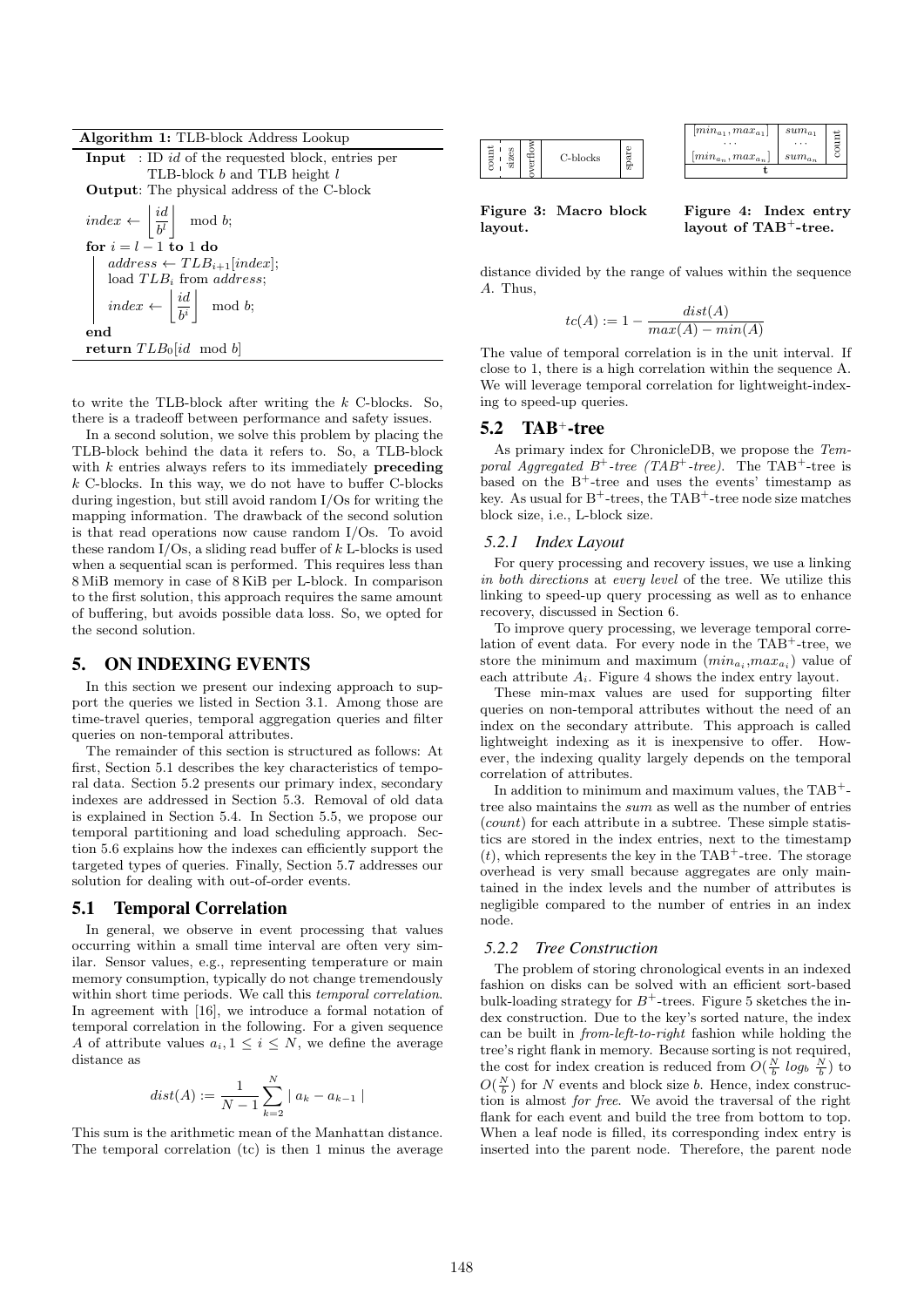

Figure 5: TAB<sup>+</sup>-tree construction.

has to be accessed only once per child node, which also applies to the entire tree.

A problem arises due to the next neighbor linking (indicated by red arrows in Figure 5). The next neighbor reference has to be known in advance when the node is written to disk. Otherwise, the node would have to be updated later, resulting in random I/Os which would deteriorate the system performance notably. This issue is intensified by data compression. Therefore, stable IDs are necessary as we have discussed in Section 4 already.

#### 5.3 Secondary Indexes

To efficiently support queries on non-temporal attributes without high temporal correlation, ChronicleDB also provides secondary indexes. We chose log-structured indexes as they are designed for high write-throughput. Nevertheless, secondary indexes incur high overheads. Hence, ChronicleDB's load scheduler temporally deactivates secondary indexing in case of peak loads, as will be discussed in Section 5.5.

The most popular log-structured index used, e.g., in HBase [3] or TokuDB [23], is the LSM-tree [28]. In addition to LSM trees ChronicleDB also supports cache oblivious look-ahead arrays (COLA), another log-structured index. The advantage of COLA in comparison to a native LSMtree is its better support for proximity and range queries. To speed-up exact-match queries, we utilize Bloom filters [15], which can be maintained very efficiently.

### 5.4 Time-Splitting

ChronicleDB is a hybrid between OLTP and OLAP database. In terms of data ingestion, ChronicleDB is like a traditional OLTP system, but queries to ChronicleDB are similar to OLAP queries. Aggregation queries on (historical) data are essential in OLAP systems and commonly address predefined time ranges, like the sales within the last week or month ([17]). ChronicleDB offers the possibility to align data organization to the specific query pattern. Therefore, we introduce regular time-splits. After a user-defined amount of time, a new  $TAB^+$ -tree residing in a separate file is created. E.g, a salesman is interested in weekly sales statistics, so he would choose weeks as regular time split granularity. The same takes place for each secondary index such that the regular time-split covers a fixed interval for all indexes. The regular time-splits are managed within a TAB<sup>+</sup>-tree again. This enables aggregation queries even in constant time.

Though ChronicleDB aims at long-term storage, it also addresses deletion and reduction of ancient data. Removing events from the  $TAB^+$ -tree could be realized via cutting off its left flank. However, this would result in costly I/O operations, as the data has to be removed event-by-event. Even more critical: secondary indexes have to be kept consistent. Thus, all events contained in the left flank of the TAB<sup>+</sup>-tree also have to be removed from the secondary index. Instead of removing data event-by-event, ChronicleDB supports the removal of outdated events at the granularity of regular time splits. Thus, only the corresponding files have to be deleted (logically). Alternatively, outdated events can be thinned out or condensed via aggregation, leveraging the aggregates in the TAB<sup>+</sup>-tree again.

Regular time-splits enable ChronicleDB to keep local statistics for each time-split. Especially the temporal correlation is an important metric that can be considered to decide which secondary indexes should be maintained. If the temporal correlation for the last split is above a certain threshold, ChronicleDB can switch to lightweight indexing only. This results in systematic partial indexing. Furthermore, time splits allow for higher insertion performance while building secondary indexes compared to one large index. This also has been observed in [27]. Ancient data is removed from ChronicleDB in whole regular time splits, indicated in Figure 6 before  $rs_1$ .

#### 5.5 Partial Indexing

Fluctuating data rates are always a very challenging problem, especially in the context of sensor data. We addressed this problem with load scheduling to ensure maximum ingestion speed. In times of moderate input rates, we try to maintain as many secondary indexes as possible. We give higher priority to those indexes on attributes with low temporal correlation. More advanced strategies are possible taking into account the access frequency of the attributes. But in case of a system overload, the load scheduler stops building secondary indexes for attributes with high temporal correlation until ChronicleDB can handle the input again. This results in (unplanned) partial indexes, which have to be synchronized with the primary index again. Therefore, we introduce a second kind of time split, termed irregular split.

Figure 6 shows an example where regular splits are prefixed with  $rs_x$ , irregular splits with  $is_x$ . For each time split,  $P_x$  denotes a TAB<sup>+</sup>-tree,  $S_x$  a secondary index. At is<sub>3</sub>, secondary indexation has been switched off due to a system overload. Therefore, the primary index is split, too. If the system load decreases, secondary indexes are switched on again. Re-activation only takes place at regular splits. In this example, secondary indexation continues after  $rs_5$ . In case of sufficient resources, ChronicleDB can also rebuild secondary indexes for previous time splits that emerged during an overload, e.g.,  $[is_3, rs_4]$  as well as  $[rs_4, rs_5]$ .

## 5.6 Query Processing

In this section we discuss how a TAB<sup>+</sup>-tree can be utilized for query processing.

## *5.6.1 Time travel queries*

Due to its descent from  $\mathbf{B}^+ \text{-tree}$  and the fact that events are indexed based on their (start) timestamps, the  $TAB^+$ tree performs a time travel query like a range query in a  $B^+$ -tree. The leaf nodes of the TAB<sup>+</sup>-tree can be sequentially traversed from left to right using the linking between adjacent leaf nodes until an event occurs that is outside of the temporal query range. Thus, the total cost is logarithmic (in the number of events) plus the time to access the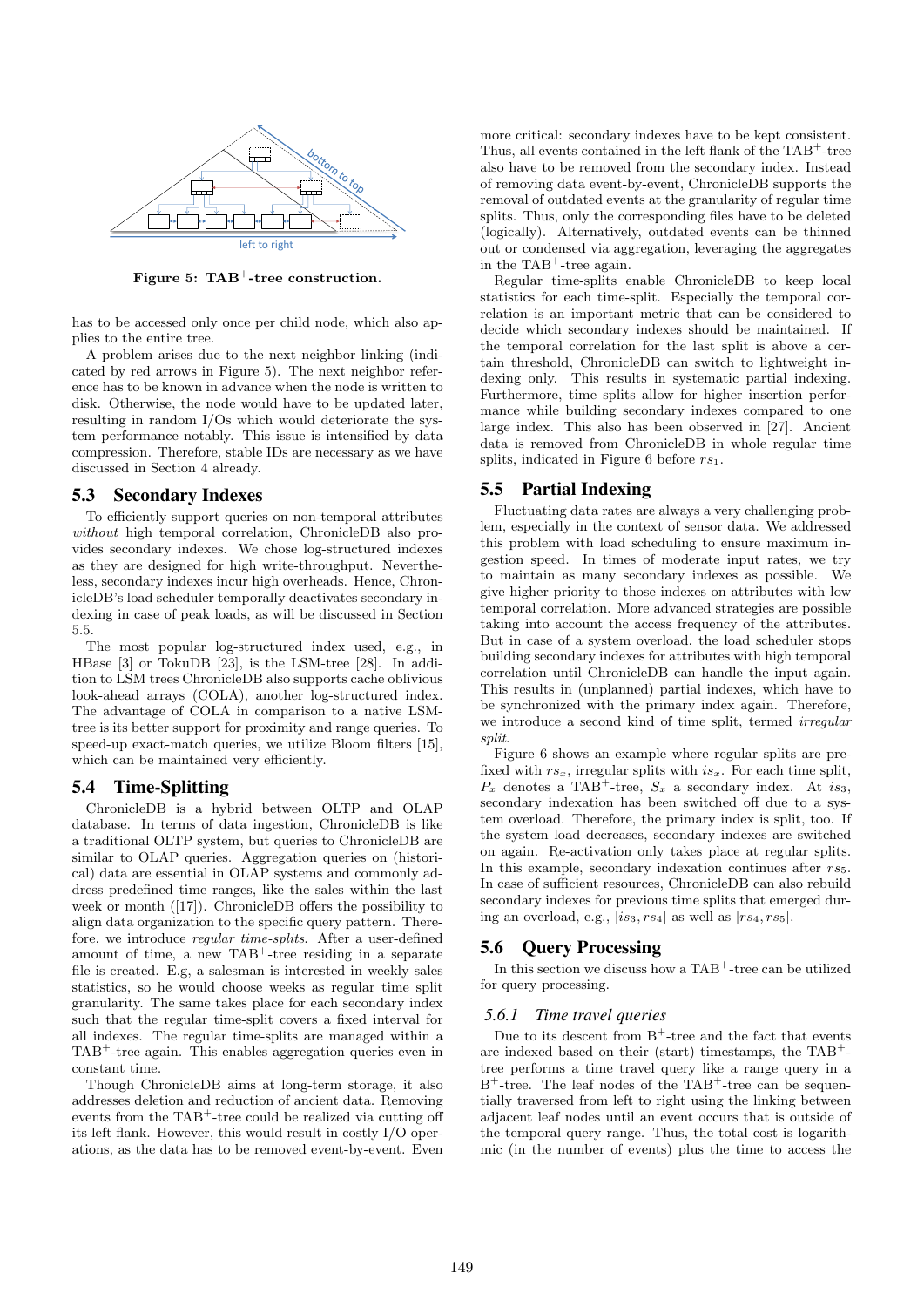

Figure 6: Index scheduling example.

required leaves.

In addition, we also utilize restrictions on non-temporal attributes specified in the query to speed-up query processing. Then, the (min, max) information of the corresponding attributes is used for pruning. If the query interval for a specific attribute a and the interval  $(min_a, max_a)$  of a TAB<sup>+</sup>-tree node are disjoint during tree traversal, the node is skipped.

| Algorithm $2$ : TAB <sup>+</sup> -tree pruning query |  |  |
|------------------------------------------------------|--|--|
|                                                      |  |  |

| <b>Input</b> : Time interval $[t_s, t_e]$ , range $(min_{a_i}, max_{a_i}]$ for<br>attributes $A_i$ |
|----------------------------------------------------------------------------------------------------|
| Stack s, Node n, Index i;                                                                          |
| s.push(root);                                                                                      |
| s.push(0);                                                                                         |
| while $\ell$ s. <i>isEmpty</i> () do                                                               |
| $n \leftarrow s.pop();$                                                                            |
| $i \leftarrow s.pop();$                                                                            |
| while $i < n.size$ do                                                                              |
| if $n.isLeaf()$ then                                                                               |
| if n  i $\cdot t > t_e$ then                                                                       |
| return; /* No further results */                                                                   |
| else if n  i $\cdot t \geq t_s$ then                                                               |
| output $n[i]$ ;                                                                                    |
| end                                                                                                |
| else if Intersection (n  i $ ,$ intervals) then                                                    |
| s.push(n);                                                                                         |
| s.push $(i + 1);$                                                                                  |
| $n \leftarrow n$ [i ].child;                                                                       |
| $i \leftarrow 0;$                                                                                  |
| continue;                                                                                          |
| else if $i > 0$ AND n [i-1] $t > t_e$ then                                                         |
| return; /* No further results */                                                                   |
| end                                                                                                |
| $i \leftarrow i + 1;$                                                                              |
| $_{\mathrm{end}}$                                                                                  |
| end                                                                                                |

#### *5.6.2 Temporal aggregation queries*

Temporal aggregation queries compute an aggregation value (sum, avg, stdev, count, min, max) for a given point or range in time. Again, the  $TAB^+$ -tree acts as guide for the temporal dimension. Additionally, the aggregation information per node can be utilized. If a node in the  $TAB^+$ -tree is fully covered by the query range, ChronicleDB can exploit the node's aggregate value (covering all of its child nodes). If the node's time interval is intersected by the given query range, the query proceeds with its qualifying child nodes. Therefore, also temporal aggregation queries are answered in logarithmic time.

# *5.6.3 Secondary queries in TAB*+*-tree*

Secondary queries can utilize the inherent lightweight indexing of the  $TAB^+$ -tree. Algorithm 2 sketches the secondary query processing. As input, the requested time interval as well as the restrictions on the desired attributes are provided. For simplicity, the proposed algorithm reports all query results; in fact, query processing in ChronicleDB is demand-driven. The TAB<sup>+</sup>-tree is traversed in depth-first order by means of a stack while nodes are pruned as early as possible. The stack keeps track of the current tree path as well as the index of the last visited entry for each tree level.

#### 5.7 Managing out-of-order Data

So far, we have assumed an unexceptional chronological order of the incoming events. This is, however, not satisfied in real scenarios where asynchronous clocks, network delays and faulty devices cause exceptional out-of-order arrival of events. This problem is well-known in event processing [13], but also has a serious impact on the design of ChronicleDB. There are two basic solutions for dealing with out-of-order arrivals of events. First, we could change the notion of time in the  $TAB^+$ -tree. Instead of using application time as the primary attribute for indexing, we could use system time. By definition, the events are then always in correct order because an event item receives its timestamp at arrival in ChronicleDB. Furthermore, application time should be used as an additional attribute indexed in a lightweight fashion within the  ${\rm TAB}^+{\text{-}}{\rm tree}.$  This causes additional cost in query processing, in particular for aggregate queries. The second solution still maintains the  $TAB^+$ -tree as an index on application time (as described in the previous sections). We will pursue this approach in the following.

#### *5.7.1 Out-of-order Buffers*

In order to deal with out-of-order, we introduce the Algorithm 3 that is illustrated in Figure 7. First, we try to insert incoming out-of-order events into the right flank buffer of the tree. If the timestamp of an event is too far in the past, we insert the event into a dedicated queue sorted with respect to application time. When this queue becomes full, we flush its entries in bulk into the  $TAB^+$ -tree. To prevent data loss in case of a system crash, all events in the queue are additionally written to a mirror log in system time order.

While the sorted queue serves to leverage temporal locality, we also target at leveraging physical locality in the storage layout. Therefore, an additional buffer in combination with a write-ahead log [26] and no-force write strategy is introduced for the TAB<sup>+</sup>-tree.

Without any further modifications, this approach would still cause serious problems in the  $TAB^+$ -tree. First of all, an out-of-order insertion will often hit a full L-block. Consequently, a split would be triggered and the sequential layout would be damaged causing higher costs for queries. In order to avoid these splits, we propose to reserve a certain amount of spare space in an L-block for absorbing out-oforder insertions without structural modifications. This is only meaningful if the number of out-of-order arrivals is not extremely high. For example, if we expect 15 out-of-order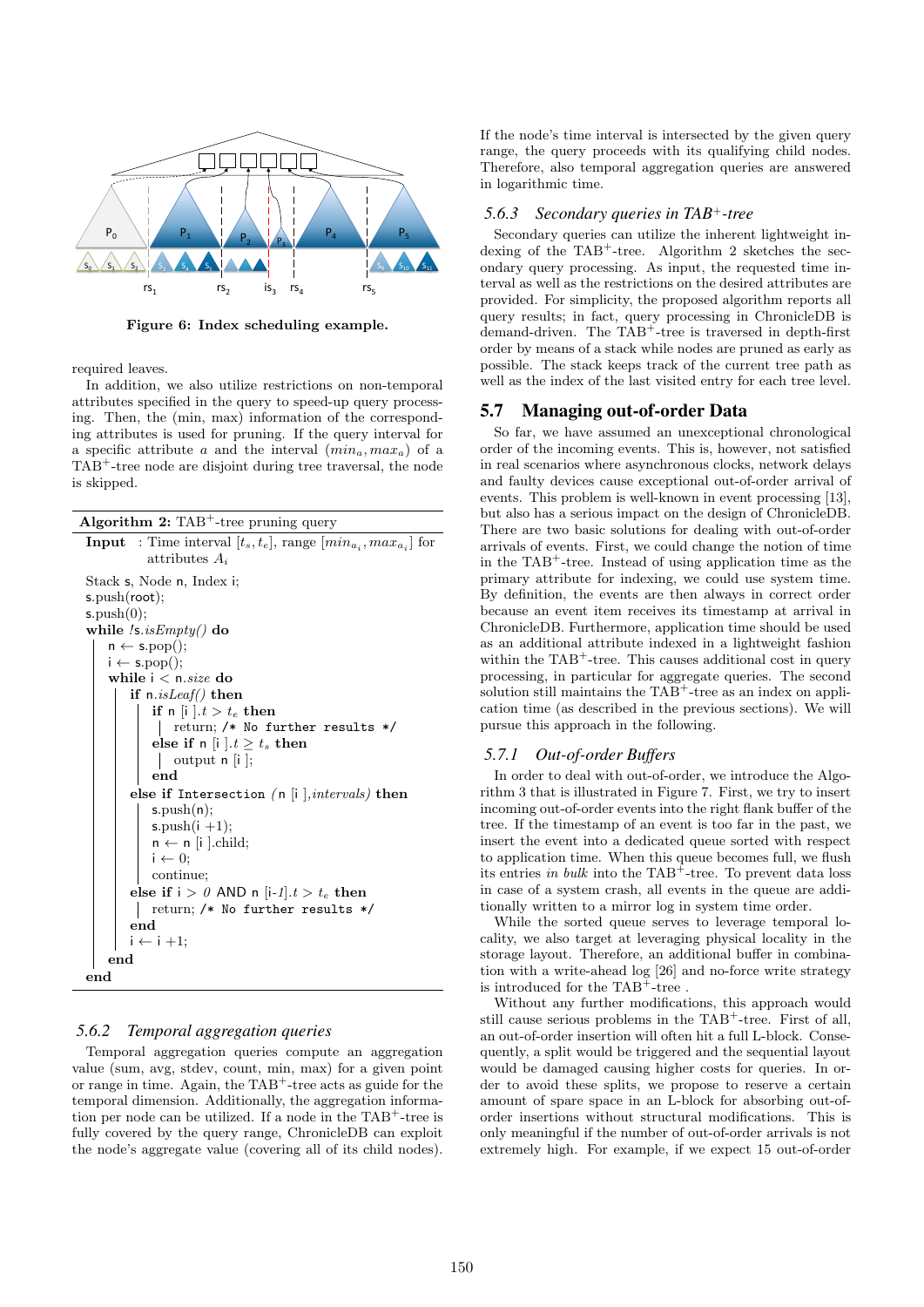



Figure 7: Buffer layout and data flow for out-oforder data.

events per L-block, a simple urn-based analysis shows that the probability of an overflow is less than 10% for a spare space of 20 events.

In addition, we also address additional spare space on the storage level. Each L-block corresponds to a compressed Cblock which size depends on the compression rate. A reduction of the compression rate results in an increased C-block size. For example, an update on an aggregate could lead to an increased C-block size, even though the L-block size has not changed. Thus, macro blocks also reserve a certain amount of spare space. If a C-block exceeds the remaining spare space of its macro block, it is moved to the end of the database and a reference entry is written at its original position.

#### *5.7.2 Keeping Secondary Indexes consistent*

References in the secondary index are represented by physical addresses. So, references to relocated C-blocks in the storage layout will become invalid in a secondary index. One solution for this problem is to update the affected references in the secondary index. However, since there can be many secondary indexes, eager reference updates are very expensive.

Thus, we use the following lazy approach instead where a split of a block does not trigger an update of the entries in the secondary indexes. In order to maintain the search capabilities of secondary indexes, we store the timestamp of the event in the corresponding index entry of a secondary index. In addition, a flag in each block is kept for indicating whether a block is split or not. If a search via a secondary index arrives at a block that has been split, we use the timestamp to search for the event in the primary index. For all other blocks we still use the direct linkage.

### 6. FAILURES AND RECOVERY

This section addresses the recovery capabilities of ChronicleDB after a system crash. Recovery takes place in three steps. At first, the storage layout is recovered. Subsequently, the primary index is restored and finally the logs are processed to transfer the system into a consistent state again.

#### 6.1 Storage Layout Recovery

In ChronicleDB, the most critical part of the storage layout is its address translation, i.e., the TLB. As the root and the right flank of the TLB are only kept in memory, any information about block address translation is lost in case of a system crash. Rebuilding the TLB would require a full database scan. However, this is not acceptable for a database we expect to be very large (in the range of terabytes).

In order to support fast reconstruction of the TLB's right flank, we introduce references within the TLB. As only the recently created part of the TLB has to be restored, recovery is performed from the end of the database to its start. Each TLB-block keeps a reference to its previous TLB-block on the same level. Given the last successfully written TLBblock, its predecessor can be directly accessed. The recovery has to scan all TLB-blocks that are children of the last (and therefore lost) TLB-block in the parent level. Then, recovery continues with the next level. To support the direct access to upper levels, TLB-blocks additionally store a reference to its parent's predecessor TLB-block. Thus, these references implicitly create checkpoints for each level. Figure 8 shows the linking of TLB-blocks. For presentation purposes, we assume two address entries per TLB-block. For example, the leaf  $d_{10}$  is a child of  $m_1$  and keeps an extra pointer to  $d_9$  that is the predecessor of  $m_1$ .

The TLB recovery is outlined in Algorithm 4. In case of a crash, the last written TLB-block is seeked on disk. This is simple as the size of a macro block is a multiple of TLBblock size. There are two possibilities for the classification of the last written L-block: either it is a TLB-block or it is part of a macro block. In the latter case, the previous L-block is read until the last successfully written TLB-block is found. The upper bound for the number of L-blocks to be read before finding a TLB-block is the number of entries per TLB-block. After having located the last successfully written TLB-block the recovery of the TLB continues by leveraging the introduced references.

The predecessors of the last written TLB-blocks are located until the parent reference is different. The corresponding references of these TLB-blocks (except the last) are used to rebuild the parent node. The recovery continues at the next upper level with the parent's previous entry. At each level of the TLB, the number of entries to be read is limited by the number of entries per TLB-block.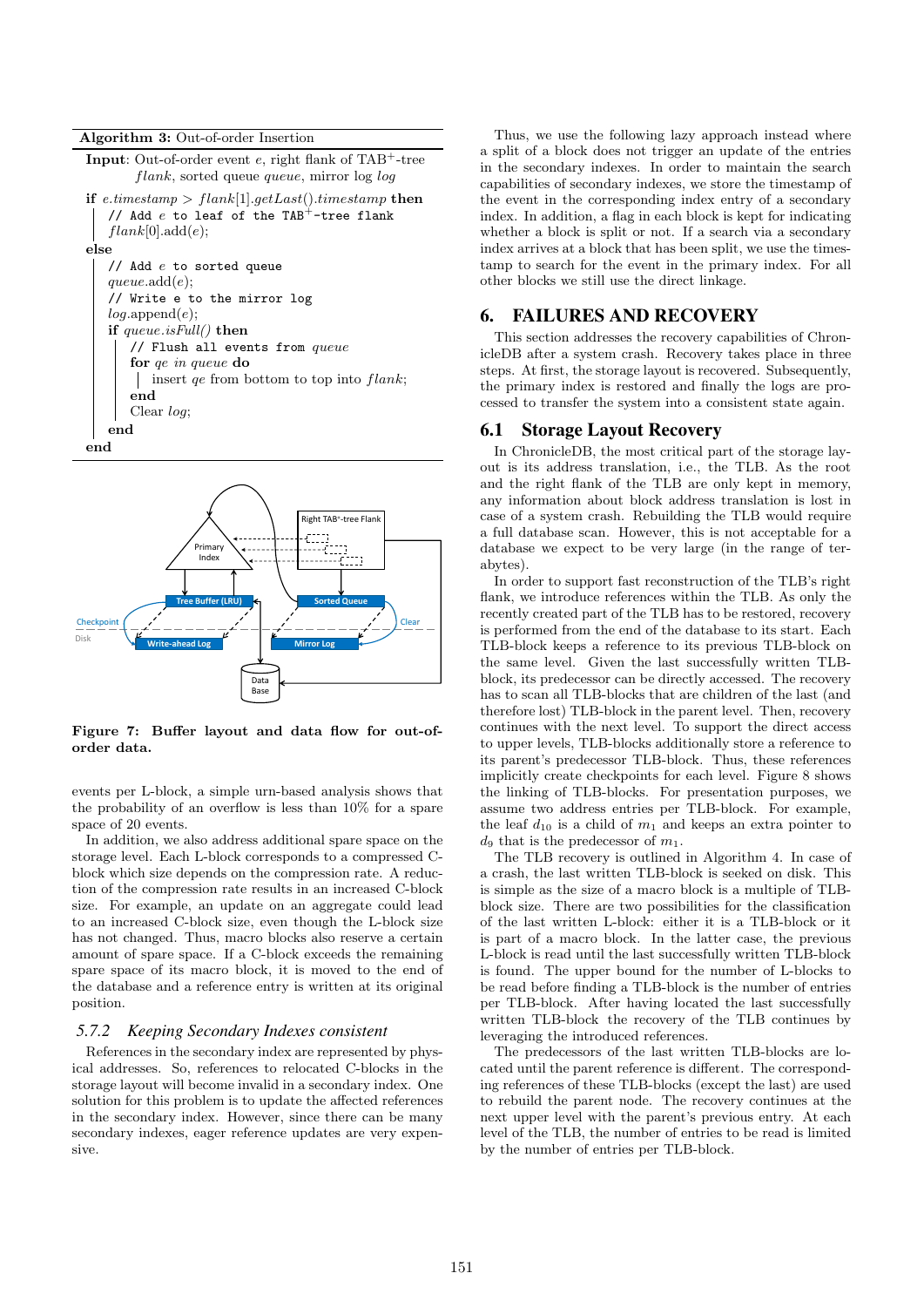

Figure 8: TLB structure with recovery references.

Figure 8 gives an example. In case of a system failure, the TLB-blocks  $m_0 - m_3$  are lost. The recovery starts to discover  $d_{10}$  first, which was referenced in  $m_1$  before the crash. Its predecessor,  $d_8$ , has a different previous parent reference. So, recovery continues with  $d_9$  and afterwards with  $d_6$ . After that,  $m_1 - m_3$  are recovered.  $m_0$  is restored by simply scanning all macro blocks after  $d_{10}$ .

```
Algorithm 4: TLB Recovery
```

```
Input: Database size in bytes s, L-block size in bytes bb_{addr} \leftarrow \left| \frac{s}{i} \right|b
             \big| *b \; ; \quad \text{ // Last complete block address}block \leftarrow read(b_{addr});// Lookup last TLB-block
while block is not a TLB-block do
    b_{addr} \leftarrow b_{addr} - b;block \leftarrow read(b_{addr})end
// Rebuild TLB
while block.\npreceq = null do
   prev \leftarrow read(block.prev) ; // Read previous entry
    if prev.prevParent != block.prevParent then
        // Switch to the next higher TLB level
        block \leftarrow read(block.prevParent);else
        // Restore the reference in the new
            parent entry
        Add b_{addr} to TLB_{block-level+1};end
end
```
### 6.2 TAB+-tree Recovery

In the second step of the system recovery, the right flank of the TAB<sup>+</sup>-tree is reconstructed. This reconstruction is very similar to the TLB recovery and starts scanning the data base in reverse order for the last successfully written TAB<sup>+</sup>-tree node. After locating the last node  $n_i$  at level i, a new index entry is inserted into the tree's right flank at level  $i + 1$ . In the next step, all nodes of level i belonging to the same parent node are iterated utilizing the previous neighbor linking at all levels of the TAB<sup>+</sup>-tree. The recovery continues recursively with the last written node of the parent level until the root is reached.

## 6.3 Log Recovery

Finally, the consistency of the data base has to be ensured. This step only matters in case of previously occurred outof-order events. At first, the write-ahead log is processed from start to end. For each log entry, its LSN is compared with the LSN of the block it refers to. If the LSN of the block is smaller than the entry's LSN, the associated event is regularly inserted into the TAB<sup>+</sup>-tree. Finally, the sorted queue is restored by scanning the mirror log.

## 7. EXPERIMENTAL EVALUATION

This section presents a selection of important results from an extensive performance comparison. Section 7.1 describes the experimental setup, Section 7.2 evaluates the storage layout of ChronicleDB and Section 7.3 evaluates the query performance. Section 7.4 compares ChronicleDB with opensource (Cassandra), commercial (InfluxDB) academic systems (LogBase in combination with CR-index). Finally, Section 7.5 investigates the performance impact of out-of-order data.

### 7.1 Experimental Setup

All experiments were conducted on a Windows 7 desktop computer with Intel I7 2600 quad-core CPU at 3.4 GHz and 8 GB DDR3 RAM, equipped with an 1 TB HDD and 128 GB SSD. The latter is only used for writing the outof-order logs. We run various experiments to identify the impact of parameters on the performance of ChronicleDB and to chose the best settings. The L-block size and the size of macro blocks are two parameters we set to 8 KiB and 32 KiB, respectively. Smaller block sizes (e.g. 4 KiB) as well as larger block sizes (e.g. 32 KiB) perform slightly inferior to our standard settings. Because we measured only a minor impact of these parameters, we do not detail these results. Unless specified otherwise, the experiments with Chronicle-DB where conducted with  $10\%$  spare for an L-block and without partial indexing on a single worker.

In our experiments we used four data sets termed CDS, BerlinMod, DEBS and SafeCast. CDS is a synthetic data set with eight numerical attributes and a timestamp. This data set was generated based on real-world cpu data [14]. DEBS is a real data set, extracted from the DEBS Grand Challenge 2013 data [11]. The data provides sensor readings of a soccer game. We used the data set obtained from the ball. BerlinMOD is a semi-synthetic data set, sampled from a collection of taxi trips in Berlin. We used the precalculated trips data available at [4].  $SafeCast$  [10] contains spatio-temporal radiation data collected by the community. We extracted spatial and temporal attributes as well as the radiation. Table 1 reports important properties: the number of events, the size of an event, the compression rate, the minimum temporal correlation among all attributes of the corresponding data set and the time for reading the input into memory. As these data sets are ordered by time, they are not suited for out-of-order experiments. We will postpone the generation of out-of-order data to Section 7.5.

#### 7.2 Compression and Recovery

First of all, we evaluate the performance of the storage layout presented in Section 4, in the following denoted as ChronicleDB layout. We compare ChronicleDB layout with a completely separated storage layout (separate layout), storing the address information of the blocks from the data of the TAB<sup>+</sup>-tree in a separate file.

In order to evaluate the storage layout, we measured the impact of compression. We run experiments with a hy-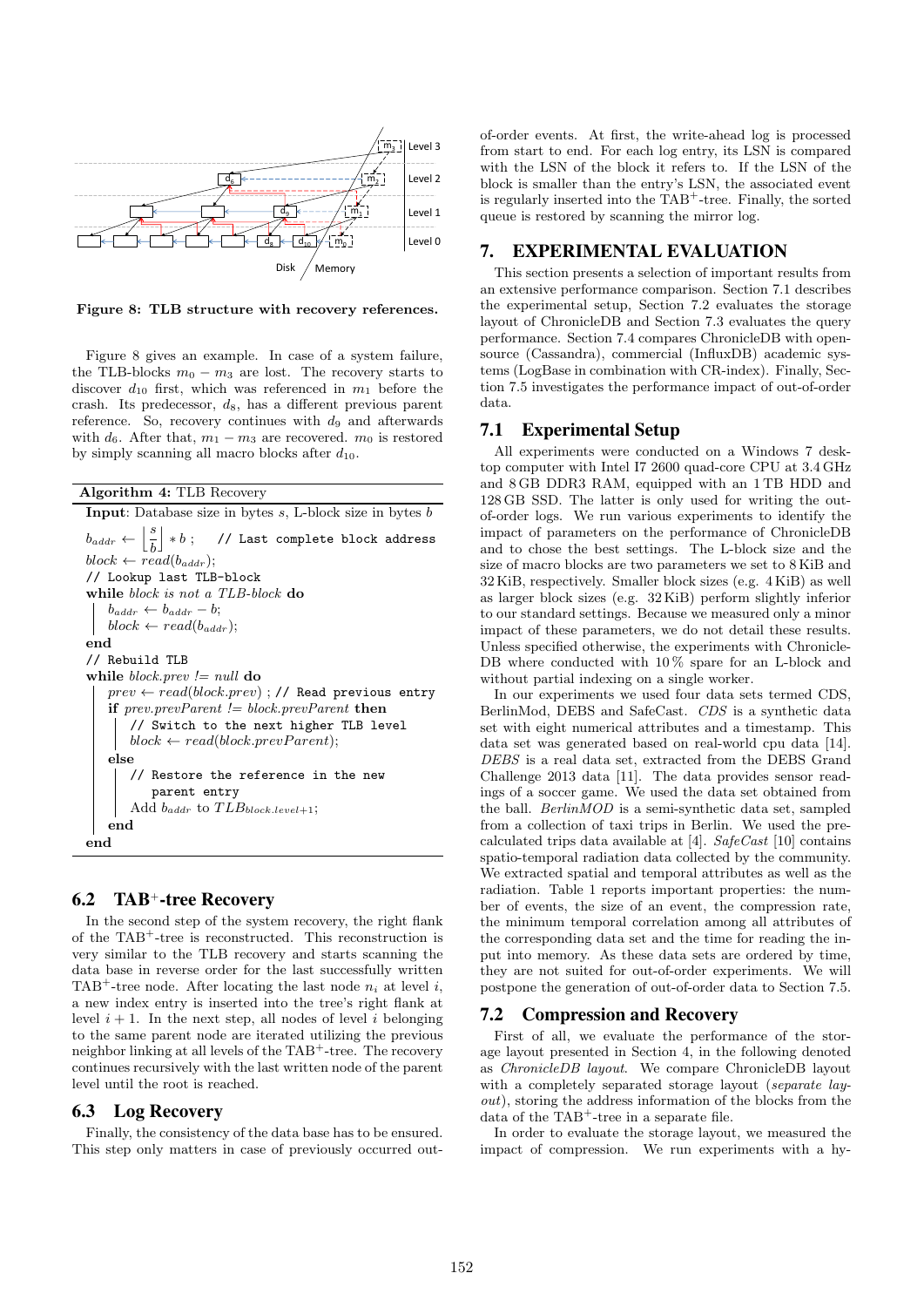| Table 1: Indicators of the data sets. |            |             |             |              |                      |
|---------------------------------------|------------|-------------|-------------|--------------|----------------------|
| Data set                              | #Events    | Bytes/Event | Compression | $minimum$ tc | Input Processing (s) |
| <b>DEBS</b>                           | 24.278.210 | 76          | 34.37\%     | 0.476        | 53.14                |
| BerlinMOD                             | 56.129.943 | 48          | $71.14\%$   | 0.9996       | 285.655              |
| SafeCast                              | 40,193,450 | 36          | $64.08\%$   | 0.9622       | 354.093              |
| CDS.                                  | 20,000,000 | 72          | $68.36\,\%$ | 0.869        | 0.618                |

Table 1: Indicators of the data sets.



Figure 9: Throughput as a function of the compression rate for different storage layouts.

pothetical compression rate that is constant for all blocks. Figure 9 shows that the write as well as the read performance of ChronicleDB layout scales almost linearly with the compression rate. In addition, we measured the sequential disk speed by writing data without address information and without compression. This results in 123.89 MiB/s that matches sequential disk speed. Without compression ChronicleDB achieves almost the same results, while the write performance of the separate layout drops to 71.59 MiB/s. This shows the advantage of ChronicleDB layout where data blocks and TLB blocks are kept interleaved in a single file.

Finally, we discuss the recovery times of ChronicleDB layout. Therefore, we triggered a system crash after ingesting a predefined number of events from DEBS and measured the recovery time for the TLB. The results are depicted as a function of the number of ingested events in Figure 10. Note that recovery of the storage layout requires only a few milliseconds, independent of the number of events. The recovery time is not a perfect monotonic function because it is determined by the fill degree of the nodes from the right flank of the TLB.

## 7.3 Query Performance

At first, we discuss the  $TAB^+$ -tree lightweight indexing performance for the data set CDS. Therefore, we report the impact of the number of (lightweight) indexed attributes on the overall ingestion performance, depicted in Figure 11. There is a very mild linear performance decrease in the number of indexed attributes because of the capacity reduction of internal nodes in the TAB<sup>+</sup>-tree.

#### *7.3.1 Time-Travel & Temporal Aggregation Queries*

Next, we discuss the query times for time-travel queries as well as temporal aggregation queries in ChronicleDB while varying the temporal range (selectivity). We used the DEBS data set in this experiment. Figure 12 depicts the total processing time as a function of selectivity. The performance of the time travel queries decreases linear in the selectivity, while the logarithmic performance of the aggregate query seems to be constant.





Figure 10: TLB recovery time after ingesting various numbers of events.

Figure 11: Write throughput as a function of the number of indexed attributes.



Figure 12: Performance evaluation of time-travel queries and temporal aggregation queries on DEBS.

#### *7.3.2 Secondary Indexes*

Finally, we evaluate the index capabilities of ChronicleDB. Therefore, we ingested the DEBS data set into ChronicleDB twice. First, we used lightweight indexing (TAB<sup>+</sup>-tree) on velocity, the attribute with smallest temporal correlation. In the second built, we used a secondary index (LSM-tree) on the same attribute. As shown in Figure 13a, the build time is substantially higher in case a LSM-tree is generated.

Figure 13b presents our query results for ChronicleDB with TAB<sup>+</sup>-tree and LSM-tree respectively (note the logscale). Additionally, we compared the results with the CRindex in LogBase. Therefore, we used the configuration from [33] and deployed LogBase on the local file system of the same machine as ChronicleDB. We also depict the time for a full range scan in ChronicleDB as a dashed line. In summary, LogBase with CR-index is inferior to ChronicleDB. For very low selectivity, the secondary LSM index in ChronicleDB performs best, slightly better than the CR-index. In contrast to  $CR$ -index,  $TAB^+$ -tree is not fully kept in memory, which explains the lower query performance for very low selectivities. In case of higher selectivities, the TAB<sup>+</sup>-tree is significantly faster than both LSM and CR-Index. In case of LSM, the low temporal correlation of velocity introduces many random accesses resulting in poor query performance. To find the break-even in query performance between LSM and  $TAB^+$ -tree, the selectivity as well as the temporal correlation have to be taken into account. But due to the high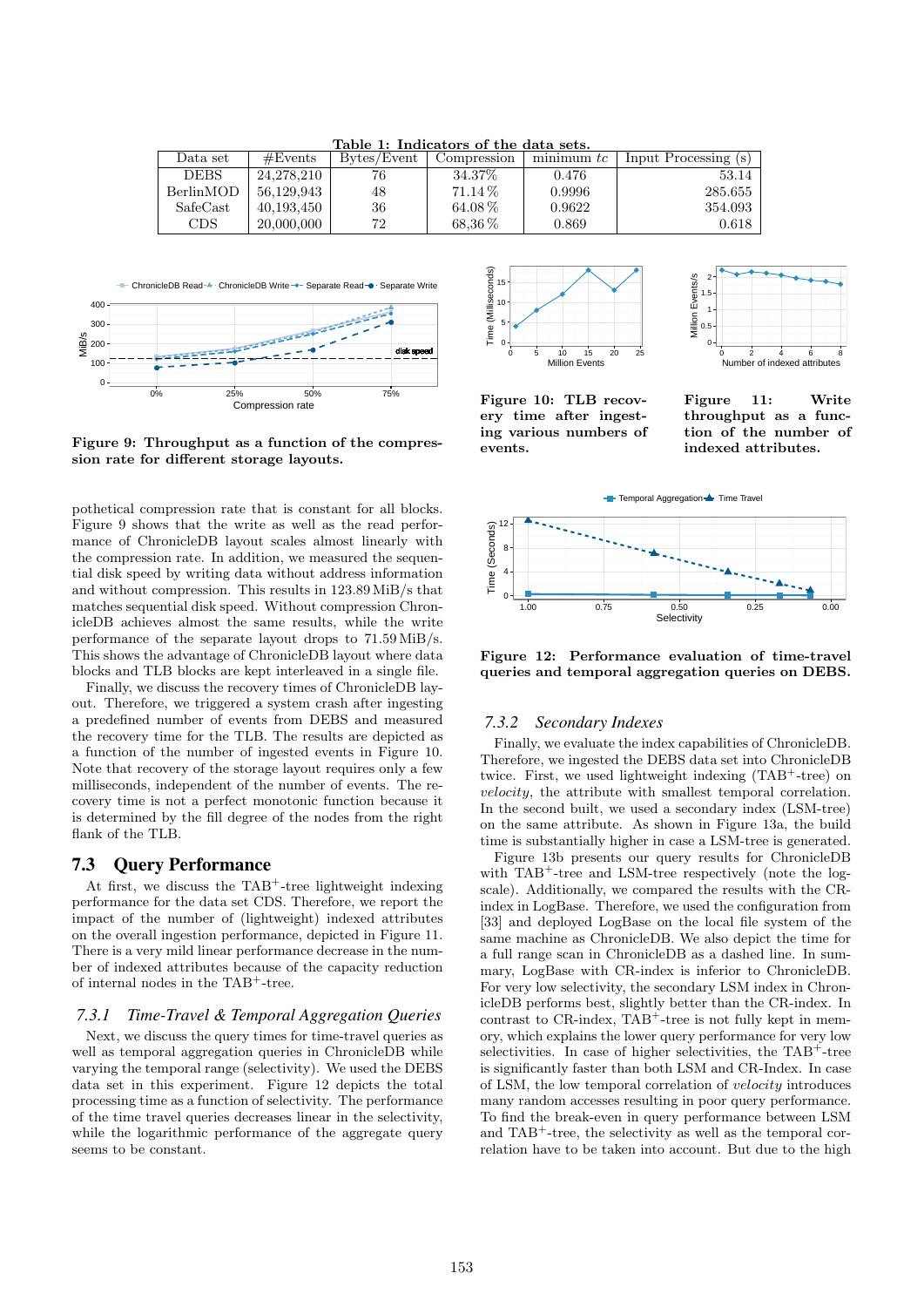

Figure 13: Secondary index evaluation on DEBS in LogBase (CR-index) and in ChronicleDB with lightweight index  $(TAB^+$ -tree) and with secondary index (LSM).



Figure 14: Ingestion throughput benchmark.

cost for index creation, the LSM is only justified for highly read-intensive applications.

#### 7.4 Benchmarking ChronicleDB

In the following, we compare ChronicleDB with sInfluxDB  $(v0.9)$ , Cassandra  $(v2.0.14)$  and LogBase, all running on the same machine as ChronicleDB. In terms of writeperformance as well as read throughput, Cassandra is currently one of the fastest representatives of distributed keyvalue stores (see Rabl et al. [30]). For InfluxDB we used batches of 5K events and a batch interval of one second to reduce network overhead. Cassandra does not offer batches for performance improvement. We used the JAVA client libraries for Influx $DB<sup>1</sup>$  and Cassandra<sup>2</sup>. For LogBase, we applied the suggested configuration from [33] again. Figure 14 reports the throughput of the four systems for our data sets. We did not include here the time for reading and converting the input data, see Table 1. In summary, ChronicleDB clearly outperforms Cassandra, InfluxDB and Logbase. In case of CDS, ChronicleDB is superior to Cassandra and InfluxDB by a factor of 50 and 22, respectively. For LogBase, the speedup is still more than a factor of three.

We also report the performance of full relation scans (exemplary for DEBS), as replaying of historical data is an important feature of a historical data store. In case of InfluxDB, we used only half of the data due to limitations regarding the response size of a query. As presented in Figure 15, ChronicleDB outperforms LogBase by a factor of 5,



<sup>2</sup>https://github.com/datastax/java-driver



Figure 15: Write and read throughput comparison with LogBase, Cassandra and InfluxDB on DEBS.



Figure 16: Out-of-order ingestion performance

Cassandra and InfluxDB by a factor of 22 and 43, respectively.

#### 7.5 Out-of-order Data

In order to examine the out-of-order insertion performance, we modified the timestamps of the CDS data as follows. Out-of-order insertions take place in bulk after every 10K insertions of chronological events. The delay of out-oforder data is restricted to the time interval since the last out-of-order bulk insertion, simulating late arrivals from a sensor. We consider two distributions for a delay: uniform and exponential. For an exponential distribution, smaller delays occur more often than longer ones (with an expected delay of 40 ms).

Figure 16 shows the results of our experiments with different fractions of out-of-order data as well as varying amounts of spare for uniform and exponential delay distribution. Out-of-order inserts are expensive. The throughput for 10% out-of-order is smaller by a factor of three than that of 1%. Nevertheless, even for an out-of-order rate of 10%, ChronicleDB outperforms InfluxDB by more than an order of magnitude. As expected, exponential distribution performs slightly better during ingestion because of higher locality in the buffer. The read performance is very similar for all approaches at about 1.4M events per second. In general, sparing improves ingestion performance as well as read performance because larger reorganizations can be avoided and there is no need to remap blocks.

We also measured the influence of the ratio between the range of out-of-order data and the buffer size, depicted in Figure 17. For example, a buffer ratio of 2 indicates that the